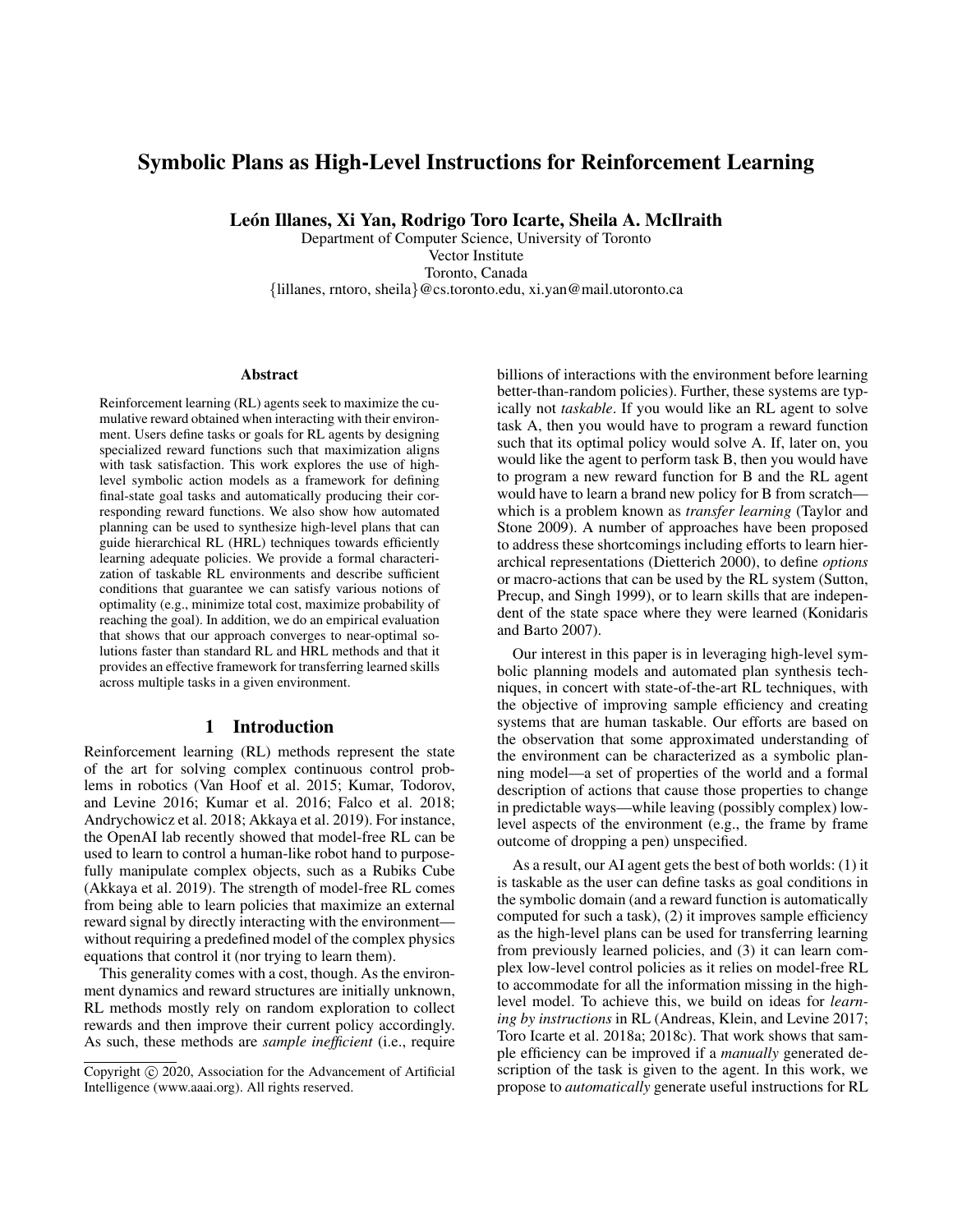agents using the high-level model of the environment and describe an approach—based on hierarchical reinforcement learning (HRL)—that exploits such instructions. We compare our approach to standard forms of HRL and show that the combination of high-level symbolic planning and lowlevel reinforcement learning is an effective method for specifying tasks to RL agents and, more importantly, for learning high-quality policies—for previously unseen tasks—up to an order of magnitude faster than using standard RL.

Note that the idea of combining high-level symbolic planning with low-level RL has a long history. Some well-known examples include work done by Ryan (2002), Grounds and Kudenko (2008), Grzes and Kudenko (2008), Yang et ´ al. (2018), and Lyu et al. (2019). Informed by this previous work, we contribute a formal characterization of a relevant problem, which we call *taskable RL*, and a novel approach to transfer learned policies and guide exploration in RL based on high-level plans. Building on this, we provide theoretical analysis regarding sufficient conditions for ensuring our approach satisfies various notions of optimality and show empirical results that validate the efficiency of our approach.

# 2 Preliminaries

In this section we establish relevant notation and review key aspects of reinforcement learning and automated planning. In addition, we describe a simple running example.

### Reinforcement Learning

For the purposes of this work, we will say that the environment in which an RL agent acts is formalized as an *Markov Decision Process (MDP)*  $M = \langle S, A, r, p, \gamma \rangle$ , where S is its set of states, A is the set of available actions,  $r: S \times A \times S \rightarrow$ R is its reward function,  $p(s_{t+1}|s_t, a_t)$  is its transition probability distribution, and  $\gamma \in (0, 1]$  is the discount factor. A policy for M is defined as a probability distribution  $\pi(a|s)$ that establishes the probability of the agent taking action  $\alpha$ given that its current state is s. Then, the RL problem consists of finding an optimal policy  $\pi^*$  that maximizes the expected discounted future reward obtained from all  $s \in S$ :

$$
\pi^* = \arg\max_{\pi} \sum_{s \in S} v_{\pi}(s)
$$

where  $v_\pi(s)$  is known as the *value function* and models the expected discounted future reward obtained when starting at state  $s \in S$  and selecting actions according to  $\pi$ :

$$
v_{\pi}(s) = \mathbb{E}_{\pi} \left[ \sum_{t=0}^{\infty} \gamma^{t} r_{t} \middle| s_{0} = s \right]
$$

Crucially, the agent is not given access to the model of the environment (i.e.,  $p$  and  $r$ ). Instead, the agent must learn optimal behaviour by interacting with the environment. At any time step, the agent observes the current state  $s \in S$ and executes an action  $a \in A$  according to its current policy  $\pi$ . As a result, the environment returns the next state  $s' \in S$  (sampled from  $p(s'|s, a)$ ) and an immediate reward  $r' = r(s, a, s')$ . The experience  $(s, a, r', s')$  is then used by

the agent to improve its current policy  $\pi$ . The main distinctions between RL methods are on how to select the next action and how to improve the current policy using sampled experiences.

For example, *q-learning* (Watkins and Dayan 1992) is an RL approach that learns optimal policies (in the limit) by using sampled experiences to estimate the optimal q-function  $q^*(s, a)$  for every state  $s \in S$  and action  $a \in A$ . The optimal q-function  $q^*(s, a)$  is equal to the expected discounted future reward received by performing action  $a$  in state  $s$  and following an optimal policy afterwards. Given an experience  $(s, a, r', s')$ , the q-value estimate  $\tilde{q}(s, a)$  is updated as follows:

$$
\tilde{q}(s,a) \xleftarrow{\alpha} \left( r' + \gamma \max_{a' \in A} \tilde{q}(s',a') \right),
$$

where  $x \stackrel{\alpha}{\leftarrow} y$  is shorthand notation for  $x \leftarrow x + \alpha \cdot (y - x)$ and  $\alpha \in (0, 1]$  is a hyperparameter called the *learning rate*. Note that an optimal policy  $\pi^*$  can be extracted from  $q^*(s, a)$  by always selecting the action  $a \in A$  with the largest q-value for the current state s. To explore the environment, q-learning uses an  $\epsilon$ -greedy exploratory policy. This is, it selects a random action with probability  $\epsilon$  and the action with the largest  $\tilde{q}(s, \cdot)$  value with probability  $1 - \epsilon$ .

Temporal Abstraction Standard RL techniques are faced with significant issues when applied on large-scale problems. In practical terms, RL algorithms need a large amount of training steps in order to converge. A popular technique for dealing with these issues is to consider temporallyextended macro-actions that represent useful high-level behaviours. In particular, the options framework proposes the use of policies that are trained for achieving specific highlevel behaviours, coupled with well-defined criteria for their termination (Sutton, Precup, and Singh 1999). Given the current state, an agent acting within this framework chooses one among the high-level options and executes its policy until it terminates. In order to select which options will be executed, the agent has a higher order policy or meta-controller which can also be learned through RL.

For a given environment  $M = \langle S, A, r, p, \gamma \rangle$ , an option is formalized as  $o = \langle \pi_o, r_o, T_o \rangle$  where  $\pi_o$  is the option's policy,  $r<sub>o</sub>$  is a reward function used for training option  $o$ , and  $T_o \subseteq S$  is the set of states where the option terminates.

In the options framework, a set of predefined options O is given to the agent. Then, learning occurs at two levels. At the options' level, the policies are updated using the usual experiences s,  $a$ ,  $s'$ , and the reward that comes from  $r_o$ . If qlearning were used, then one q-function  $\tilde{q}_o$  would be learned per option  $o \in O$  (where  $\tilde{q}_o(s, a) = 0$  for all  $s \in T_o$ ) and all of them would be updated as follows:

$$
\tilde{q}_o(s,a) \xleftarrow{\alpha} \left( r_o(s,a,s') + \gamma \max_{a' \in A} \tilde{q}_o(s',a') \right).
$$

At the level of the meta-controller, the learning task consists of finding an optimal policy  $\pi^*(o|s)$  to select the next option  $o \in O$  to execute given the current state  $s \in S$ . Learning at the level of the meta-controller occurs only when the current option terminates. If option  $o$  was executed in state  $s$  and terminated in state  $s'$  after executing k actions  $a_t$  and receiving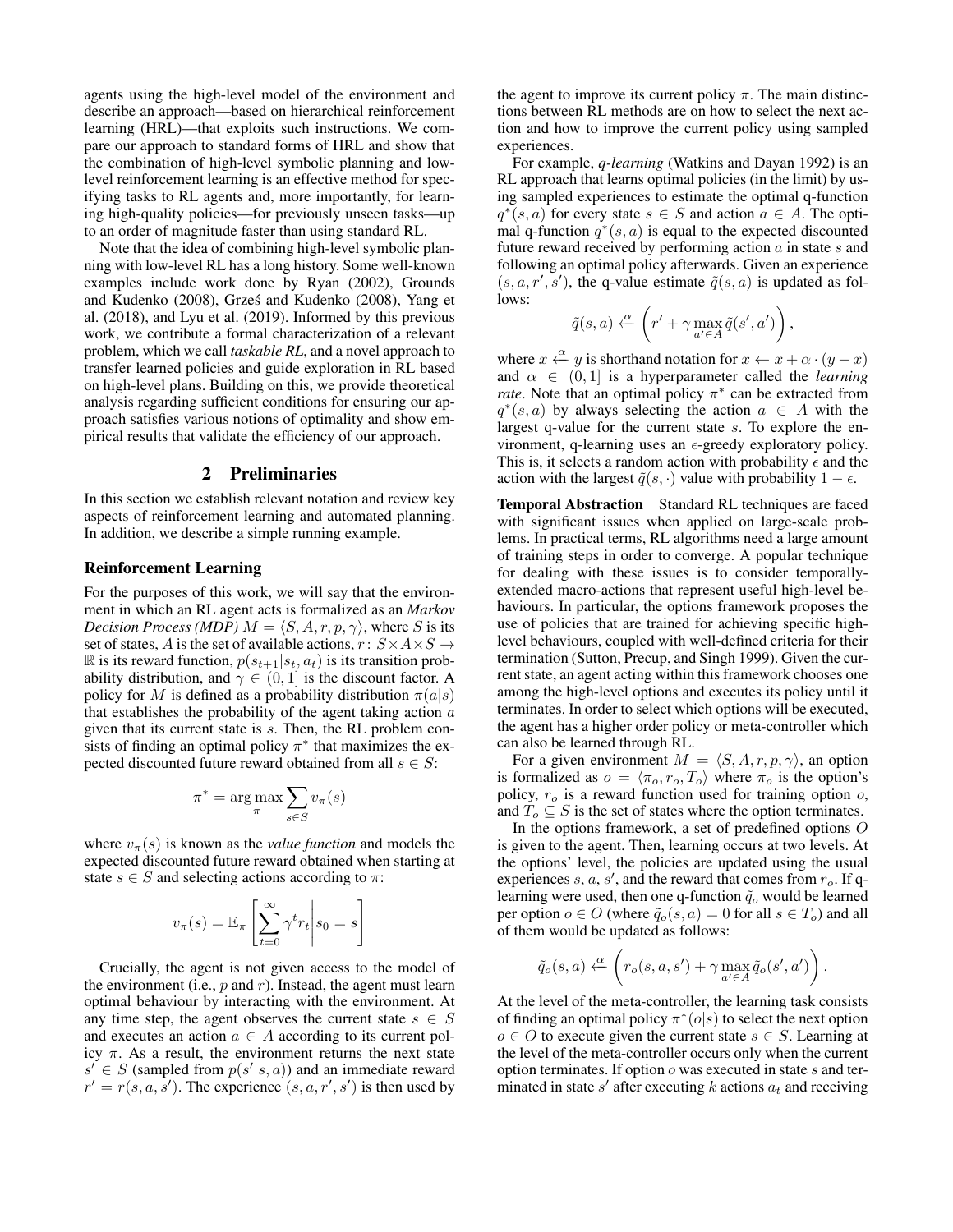$k$  immediate rewards  $r_t$ , then a q-learning algorithm would use this experience to update the meta-controller estimate of the q-function  $\tilde{q}$  as follows:

$$
\tilde{q}(s, o) \xleftarrow{\alpha} \left( \sum_{t=1}^k \gamma^{k-1} r_t + \gamma^k \max_{o' \in O} \tilde{q}(s', o') \right)
$$

.

#### Symbolic Planning

We specify planning domains in terms of a tuple  $\mathcal{D}$  =  $\langle \mathcal{F}, \mathcal{A} \rangle$ . F is a set of propositional symbols, called the fluents of  $D$ , and  $A$  is the set of planning actions in the domain. Planning states are specified as subsets of  $\mathcal{F}$ , so that state  $S \subseteq \mathcal{F}$  represents the situation in which the fluents in S are all true and those not in S are false. An action  $a \in \mathcal{A}$  is defined by a tuple  $a = \langle pre^+, pre^-, eff^+, eff^- \rangle$  where each of its elements is a subset of  $\mathcal{F}$ . Here,  $pre^+$  and  $pre^-$  ( $eff^+$ and *eff*−) are disjoint and represent the positive and negative preconditions (effects) of a, respectively. We say  $a \in A$  is applicable over state S when  $pre^+ \subseteq S$  and  $pre^- \cap S = \emptyset$ . The result of applying  $\alpha$  over state  $\beta$  is a state given by the function  $\delta(S, a) = (S \setminus \text{eff}^-) \cup \text{eff}^+$ . When a is not applicable over  $S$ ,  $\delta(S, a)$  is undefined.

A planning task for domain D is formalized as  $T =$  $\langle \mathcal{D}, \mathcal{I}, \mathcal{G} \rangle$ , where  $\mathcal I$  is an initial state and  $\mathcal G$  is the task's goal condition. The goal  $G = \langle G^+, G^- \rangle$  where  $G^+$  and  $G^-$  is a pair of disjoint subsets of  $\mathcal F$  that, respectively, represent positive and negative subgoals. Any state S such that  $\mathcal{G}^+ \subseteq \mathcal{S}$ and  $\mathcal{G}^- \cap \mathcal{S} = \emptyset$  is said to be a goal state. A sequence of actions  $\Pi = [a_0, a_1, \dots, a_n]$  is known as a sequential plan for a task when it is possible to sequentially apply the actions starting at  $I$ , and doing so reaches a goal state.

Partial-Order Plans Partial-order plans generalize sequential plans by relaxing the ordering condition over the actions. A partial-order plan is represented by a tuple  $\Pi =$  $\langle \overline{A}, \prec \rangle$ , where  $\overline{A}$  is its set of action occurrences and  $\prec$  is a partial order over  $\overline{A}$ . The set of linearizations of  $\overline{\Pi}$ , denoted  $\Lambda(\overline{\Pi})$ , is the set of all sequences of the action occurrences in  $\overline{A}$  that respect the partial order  $\prec$ . Any linearization  $\Pi \in \Lambda(\Pi)$  is a sequential plan for the task. Intuitively, a partial-order plan represents a family of related sequential plans. Note that a plan may require using the same action twice. As such, two action occurrences in  $\overline{A}$  may be repetitions of the same action, distinguished only for the purposes of defining the particular partial-order plan.

#### Running Example

We consider a version of the OFFICEWORLD domain described by Toro Icarte et al. (2018c). The low-level environment is represented by the grid displayed in Figure 1. A robot situated in any cell can try to move in any of the four cardinal directions, succeeding only if the movement does not go through a wall. The symbols in the grid represent important features of the environment and different events occur whenever the robot reaches a marked cell. Specifically, the robot will pick up coffee or mail when it reaches the locations marked with blue cups or the green envelope, respectively. If the robot is already carrying coffee or mail, it

will deliver it to the office upon reaching the cell marked with the purple writing hand. The robot can also visit the four named locations (A, B, C, D). The locations marked  $*$ are places that the robot should not step on, and doing so results in a large penalty or negative reward  $(-10)$ . All other successful actions result in a small penalty  $(-1)$ , whereas failed actions (i.e., attempting to move through a wall) are heavily penalized  $(-10)$ .

#### 3 Taskable Reinforcement Learning

One of the great advantages of symbolic planning is that specifying new simple tasks for a given domain model is very easy. It is with this in mind that we define the problem of taskable RL, where final-state goal tasks can be specified trivially for a given RL environment.

To define goals for tasks in such an environment, we assume the existence of a set of high-level propositions, P, and a labeling function  $L: S \to 2^P$  that establishes a mapping between low-level states and high-level propositions. These propositions are supposed to represent important state properties that may affect the outcomes of actions or their costs, or that may be of significance to an end user of the system. Finally, we also assume the existence of a constant  $R$  that establishes a reward bonus received by the agent when it accomplishes a task. With this, we define taskable RL environments and their associated final-state goal tasks.

Definition 1 (Taskable RL Environment). A *taskable reinforcement learning environment* is defined by a tuple  $E =$  $\langle S, A, r, p, \gamma, P, L, R \rangle$ , where  $\langle S, A, r, p, \gamma \rangle$  is an MDP, P is a set of propositional variables,  $L: S \rightarrow 2^P$  is a labeling function, and  $R \in \mathbb{R}$  is a parameter called the *goal reward*.

Definition 2 (Final-state Goal Task). A *final-state goal task* for taskable RL environment  $E = \langle S, A, r, p, \gamma, P, L, R \rangle$  is defined as a tuple  $G = \langle G^+, G^- \rangle$  where its elements are disjoint subsets of P. We say a state  $g \in S$  is a goal state when  $G^+ \subseteq L(g)$  and  $G^- \cap L(g) = \emptyset$ . We denote the set of all goal states as G. The objective for this task is to find the optimal policy for the MDP  $M_G = \langle S, A, r_G, p_G, \gamma \rangle$ , where  $r_G$  and  $p_G$  are defined as follows:

$$
r_G(s, a, s') = \begin{cases} R + r(s, a, s') & \text{if } s' \in \mathbb{G} \text{ and } s \neq s' \\ 0 & \text{if } s' \in \mathbb{G} \text{ and } s = s' \\ r(s, a, s') & \text{otherwise} \end{cases}
$$

$$
p_G(s'|s, a) = \begin{cases} 0 & \text{if } s \in \mathbb{G} \text{ and } s \neq s' \\ 1 & \text{if } s \in \mathbb{G} \text{ and } s = s' \\ p(s'|s, a) & \text{otherwise} \end{cases}
$$

Intuitively, the goal conditions are used for defining *fictional* terminal states in the environment. The modified transition probabilities ensure that exiting a goal state is impossible. In turn, the modified reward function ensures that a reward bonus is given when a goal state is first reached, and that no further reward can be accrued after that.

The main motivation behind Definitions 1 and 2 is to allow end-users to define tasks for RL agents with minimal effort. In the same spirit, the main guarantee that we should provide to that end-user is that the RL agent will optimize its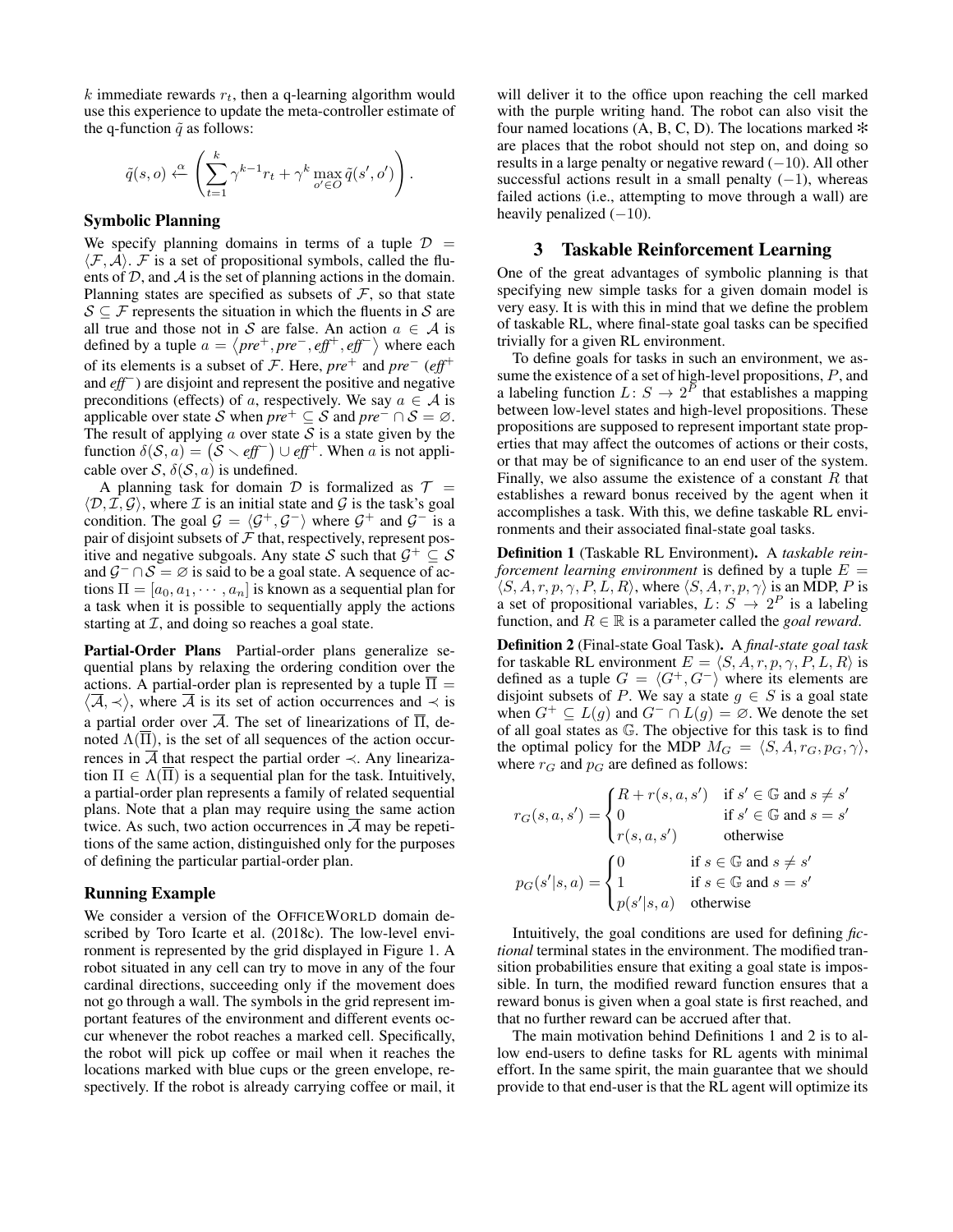

Figure 1: The OFFICEWORLD running example.

behaviour towards actually accomplishing their tasks. Interestingly, whether a taskable RL environment provides such a guarantee depends on how it defines  $r, \gamma$ , and R.

### Important Properties of Taskable RL

The purpose of this section is to identify sufficient conditions under which optimal low-level policies would reach the high-level final-state goal defined by the user. We also provide some understanding of the quality of such policies. To do so, we begin by introducing the notion of *proper policies*, which comes from the stochastic shortest path literature (Eaton and Zadeh 1962; Bertsekas and Tsitsiklis 1991):

Definition 3 (Proper Policy). Given a final-state goal task G, we say a policy  $\pi$  for its corresponding MDP  $M_G$  =  $\langle S, A, r_G, p_G, \gamma \rangle$  is a *proper policy* if the probability of eventually reaching a goal state by starting at any  $s \in S$ and following  $\pi$  is 1. A policy that is not proper is said to be improper.

Proper policies formalize the intuition behind the main property that we would expect from any taskable RL environment: the optimal low-level policies are proper policies for reaching the high-level goals defined by the user. With this, we can establish three theorems that identify sufficient conditions under which such a property holds (Theorems 1 and 2), or a best-case scenario for environments where the property does not hold (Theorem 3). The conditions outlined by the theorems are the ones that should be taken into consideration when designing taskable RL environments.

Theorem 1 (Cost based problems). *Let taskable RL environment*  $E = \langle S, A, r, p, \gamma, P, L, R \rangle$  *be such that* r *is of the restricted form*  $r: S \times A \times S \to \mathbb{R}^-, \gamma = 1$ *, and*  $R = 0$ *. Let* G *be a final-state goal task for* E*. If there exists at least one proper policy for* MG*, then the optimal policy is a proper policy that minimizes the expected cost of reaching a goal state.*

*Proof sketch.* First, assume that the optimal policy,  $\pi^*$ , is improper. Then, there exists at least one state  $s \in S$  such that the probability of never reaching a goal state when following  $\pi^*$  from s is greater than 0. Since rewards are negative everywhere except when reaching a goal state, this means that the expected future reward obtained by following  $\pi^*$ from s tends to  $-\infty$  and, therefore, the value obtained from summing over all states in S also tends to  $-\infty$ . Note, however, that any proper policy has, for any state, finite expected future reward. Then, any proper policy has higher expected reward than  $\pi^*$ , and since we know that proper policies exist this leads to a contradiction that proves  $\pi^*$  must be proper. Now, by definition,  $\pi^*$  maximizes the cumulative expected reward. Since all traces must eventually reach a goal state, and no reward is given after this, then  $\pi^*$  minimizes the expected cost of reaching a goal state.  $\Box$ 

Theorem 2 (Goal reward problems). *Let taskable RL environment*  $E = \langle S, A, r, p, \gamma, P, L, R \rangle$  *be such that*  $\gamma < 1$ *,*  $R = 1$ , and  $r(s, a, s') = 0$  for any  $s, a, s'$ . Let G be a final*state goal task for* E*. If there exists at least one proper policy for* MG*, then the optimal policy is a proper policy that minimizes the expected number of steps before reaching a goal state.*

*Proof sketch.* By following a similar argument to the one used in the proof of Theorem 1, we know that  $\pi^*$  must be a proper policy. Again, by definition, we know that  $\pi^*$  maximizes the cumulative discounted expected reward. Since reward is only given when a goal is reached, and it is discounted with  $\gamma$  < 1, we immediately know that  $\pi^*$  minimizes the expected steps before reaching a goal.  $\Box$ 

Theorem 3 (Max-prob problems). *Let taskable RL environment*  $E = \langle S, A, r, p, \gamma, P, L, R \rangle$  *be such that*  $\gamma = 1, R = 1$ *,*  $and r(s, a, s') = 0$  *for any*  $s, a, s'.$  *Let*  $G$  *be a final-state goal task for* E*. Here, the optimal policy for* M<sup>G</sup> *maximizes the probability of reaching a goal state.*

*Proof sketch.* Define a function  $g: S \to \mathbb{R}$  as follows:

$$
g(s) = \begin{cases} 1 & s \in \mathbb{G} \\ v^*(s) & \text{otherwise} \end{cases}
$$

Where,  $v^*$  is the value function for the optimal policy of  $M_G$ . Since  $v^*(s) = 0$  at every  $s \in \mathbb{G}$  and  $v^*$  is optimal, we immediately know that g is optimal. We will show that  $g(s)$ represents the maximum achievable probability of eventually reaching a goal state from s. The proposition is trivial for  $s \in \mathbb{G}$ . For  $s \notin \mathbb{G}$ , we know:

$$
g(s) = v^*(s) = \max_{a \in A} \sum_{s' \in S} p_G(s'|s, a) \cdot (r(s, a, s') + v^*(s'))
$$

We can split the sum over  $S$  into a sum over  $\mathbb G$  and one over  $S \setminus \mathbb{G}$ . Note that for every  $s' \in \mathbb{G}$  we know that  $r(s, a, s') =$ 1 and  $v^*(s') = 0$ , and that for every  $s' \notin \mathbb{G}$  we know that  $r(s, a, s') = 0$  and  $v^*(s') = g(s')$ . Then, we can rewrite as:

$$
g(s) = \max_{a \in A} \sum_{s' \in \mathbb{G}} p_G(s'|s, a) + \sum_{s' \notin \mathbb{G}} p_G(s'|s, a) \cdot g(s')
$$

This corresponds exactly to the functional equation that defines  $g(s)$  as the maximum probability of eventually reaching a goal state from s.  $\Box$ 

Finally, it is worth noting that other combinations of forms of r and values of  $\gamma$  and R may occasionally result in undesirable behaviour. For instance, allowing for positive rewards might cause the agent to prefer to collect those rewards instead of achieving the goals set by the user. On the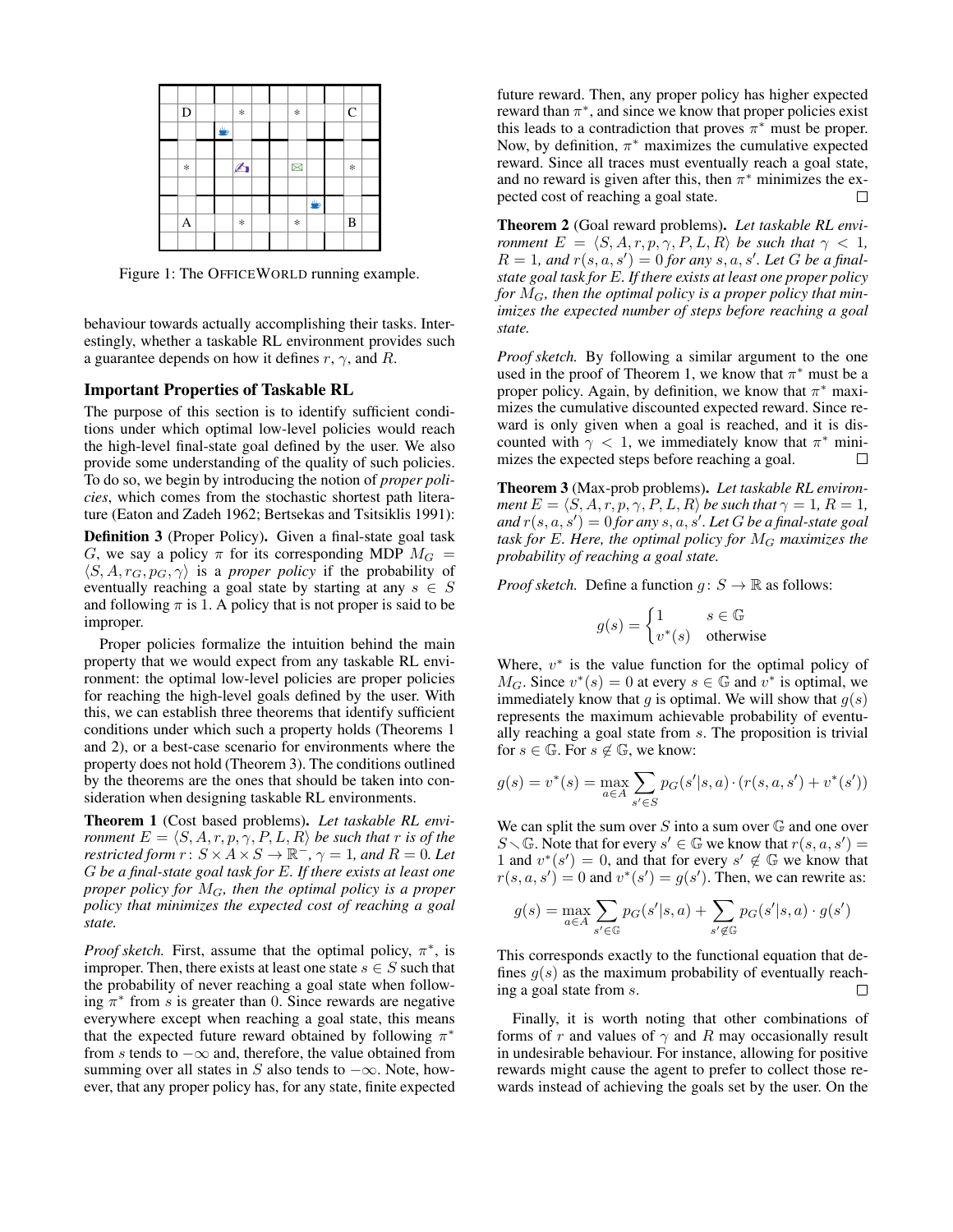other extreme, using only negative rewards but  $\gamma$  < 1 might cause the agent to prefer to stay in an area where it will pay a small penalty for eternity instead of paying the possibly high immediate penalty required for achieving a goal state. The same behaviour might occur if we use only negative rewards,  $\gamma = 1$ , and a finite horizon.

### Taskable RL and the Running Example

We now explain how to represent the OFFICEWORLD running example as a taskable environment. Given that its lowlevel states must be able to distinguish the current position of the robot, whether it is carrying coffee or mail, whether it has already delivered coffee or mail, and whether it has already visited the office or any of the other named locations, then we can define a set of high-level propositions that contains most of the same information, but omits the exact position of the robot, including instead some propositions that represent if the robot is currently at some of the marked locations:

$$
P = \{ \text{have-cofree}, \text{have-mail},
$$

```
delivered-coffee, delivered-mail,
visited-office, visited-A,
visited-B, visited-C, visited-D,
at-office, at-A, at-B, at-C, at-D}.
```
This would allow an end-user to easily define tasks for the agent as goal conditions over these propositions. For example, we could ask the agent to deliver both coffee and mail to the office by defining the following goal condition:  $\langle \{\text{delivered-cofree}, \text{delivered-mail}\}, \varnothing \rangle.$ 

Finally, as the objective of a final-state goal task is still to learn policies for a particular MDP, it can be potentially solved by any RL algorithm. Given, however, that we know of the existence of the high-level propositions in  $P$  and the labeling function  $L$ , we devise a specialized RL algorithm based on symbolic planning that can learn effective policies considerably faster than off-the-shelf RL methods.

### 4 Planning Models in RL

The general idea is to use planning models and solutions computed for them as guidance for solving RL tasks in the low-level environment. To do so, we associate symbolic models to taskable RL environments. Given a taskable environment  $E = \langle S, A, r, p, \gamma, P, L, R \rangle$ , a symbolic model for E is specified as  $\mathcal{M} = \langle \mathcal{D}, \alpha \rangle$ , where  $\mathcal{D} = \langle \mathcal{F}, \mathcal{A} \rangle$  is a planning domain with  $\mathcal{F} = P$  and  $\alpha: \mathcal{A} \to 2^P \times 2^P$  is a function that associates planning actions with conditions over P.

We will use  $\alpha$  to associate finite-state goal tasks for the taskable RL environment  $E$  with the planning actions. Each such task defines an option. Whenever the task is accomplished, the option terminates. Formally, given a condition  $C = \langle C^+, C^-\rangle$ , we can define the set of all low-level states that satisfy it as  $T(C) = \{ s \in S \mid C^+ \subseteq L(s), C^- \cap L(s) =$  $\emptyset$ . Then, for each planning action  $a \in \mathcal{A}$ , we can define an associated option with termination set  $T_a = T(\alpha(a))$  and reward function  $r_a = r_{\alpha(a)}$  (see Definition 2). Finally, we will define an option set  $O$  consisting of one option for each distinct  $\alpha(a)$  generated this way. Note that two or more planning actions may be associated with the same option.

### Model Quality

Intuitively, we would expect that following a high-level plan for a task by sequentially executing its associated low-level option policies should reach a goal state with probability 1. However, to provide such a formal guarantee we need to assume certain properties about the relation between the planning models and the low-level environment. These properties are formalized in the following definition:

Definition 4 (Consistency of symbolic models). We say a symbolic model  $M = \langle \mathcal{D}, \alpha \rangle$  is *consistent* with a taskable environment  $E = \langle S, A, r, p, \gamma, P, L, R \rangle$  if  $\mathcal{D} = \langle \mathcal{F}, \mathcal{A} \rangle$ ,  $\mathcal{F} = P$ ,  $\alpha \colon \mathcal{A} \to 2^P \times 2^P$ , and every optimal option policy  $\pi_{\alpha(a)}^*$  associated with any planning action  $a \in \hat{\mathcal{A}}$  terminates with probability 1 and respects  $\delta(S, a)$ . This is, if  $\pi^*_{\alpha(a)}$  initiates in state  $s_i \in S$  and might terminate in state  $s_i \in S$ , then  $L(s_t) = (L(s_i) \setminus \text{eff}^-_a) \cup \text{eff}^+_a$  for every state  $s_i \in S$ where *a* is applicable (*pre*<sup>+</sup>  $\subseteq L(s_i)$  and *pre*<sup>−</sup> ∩ $L(s_i) = \emptyset$ ).

Note that defining consistent models is non-trivial since it requires considering the behaviour of optimal policies acting in a possibly complex low-level environment. As such, we do not assume that models are necessarily consistent throughout the rest of the paper (except when analyzing formal properties of our approach).

# Planning Models in the Running Example

In the running example domain, we consider the following set of high-level actions:

$$
\mathcal{A} = \{ \text{get-mail}, \text{get-coffee}, \text{deliver-mail}, \\ \text{deliver-coffee}, \text{visit-A}, \text{visit-B}, \\ \text{visit-C}, \text{visit-D}, \text{visit-office} \}.
$$

Figure 2 shows the preconditions and effects for two of these actions. In addition, it shows the termination conditions for their corresponding options. Note, however, that the finalstate goal task associated with the deliver-coffee action makes no reference to the coffee itself. This is by design and it serves an important purpose: the same final-

| qet-coffee:                                                                    |                                                                      |
|--------------------------------------------------------------------------------|----------------------------------------------------------------------|
| $pre^+$ :                                                                      | - Ø                                                                  |
| $pre^-: \quad \varnothing$                                                     |                                                                      |
|                                                                                | $\textit{eff}^+$ : {have-coffee}                                     |
| $\mathit{eff}^-$ : $\varnothing$                                               |                                                                      |
|                                                                                | $\alpha$ (get-coffee): $\langle$ {have-coffee}, $\varnothing\rangle$ |
| deliver-coffee:                                                                |                                                                      |
|                                                                                | $pre^+$ : {have-coffee}                                              |
| $pre^-: \quad \varnothing$                                                     |                                                                      |
|                                                                                | $\ell f f^{\dagger}$ : {delivered-coffee,<br>$at-offace$             |
|                                                                                | $eff^-$ : {have-coffee}                                              |
| $\alpha$ (deliver-coffee): $\langle \{\text{at-office}\}, \varnothing \rangle$ |                                                                      |

Figure 2: Example actions in the OFFICEWORLD, including associated option termination.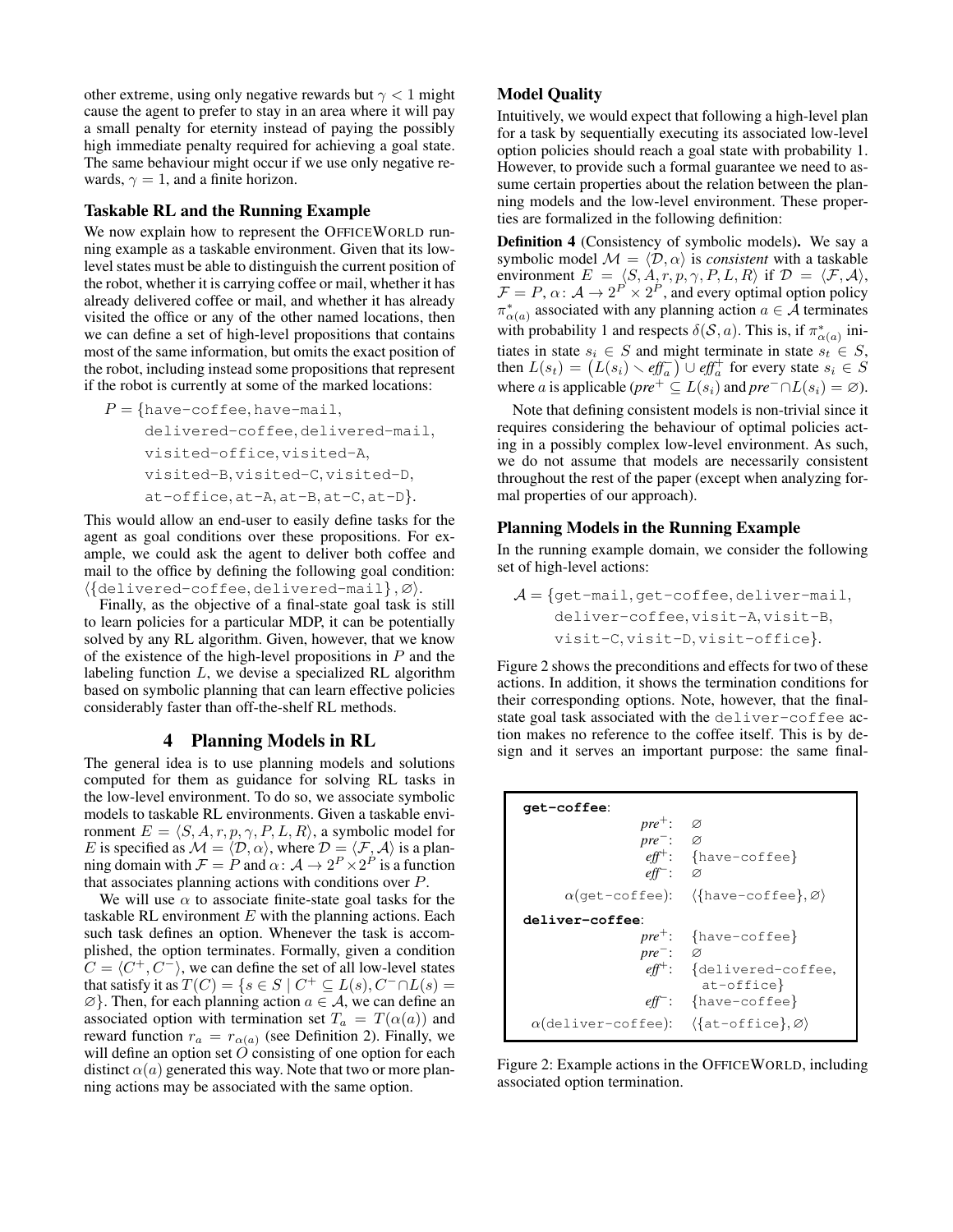state goal—and option—will be associated with other planning actions that have different preconditions and effects but are realized through the same low-level actions as deliver-coffee (e.g., the deliver-mail action).

For the example task of delivering both coffee and mail, we consider a planning task with initial state  $\mathcal{I} = \emptyset$  and goal  $G = \{\{\text{delivered-cofree}, \text{delivered-mail}\}, \varnothing\}.$ Here, a reasonable solution plan might be the following:

$$
\Pi = [get-coffee, get-mail, deliver-coffee, deliver-mail].
$$

Note that the actual number of low-level actions needed to execute the high-level actions depends on the actual position of the robot in the grid. This means that—even if we have optimal low-level policies for performing each of the high-level actions—the plan may be optimal or suboptimal depending on the exact low-level initial state.

# 5 Executing Plans

For a given symbolic model and planning task, we can easily compute a sequential plan by using an off-the-shelf planner. Such a plan can subsequently be used as a naive metacontroller for an HRL system by directly executing—in the provided order—each of the options associated with the actions in the plan. For the example task and corresponding plan, this would result in first executing a policy that achieves have-coffee. After this, the system would execute a policy that terminates when have-mail becomes true. It would continue by executing the option policy associated with the deliver-coffee action, which achieves at-office. At this point, the system would attempt to execute the policy associated with deliver-mail. Since at-office is already true in the current state, the policy would immediately terminate.

This approach has a number of issues, though. First, it may be significantly better to execute the actions in a different order than the strict one defined by the plan. In the example, it may be better to attempt getting the mail before the coffee. Second, if the model is inconsistent with the environment, then executing an option policy might affect propositions that are not mentioned in the description of its high-level action—possibly invalidating the current plan.

To address the first problem, we consider the use of partial-order plans instead of sequential ones. The execution of a partial-order plan  $\overline{\Pi} = \langle \overline{\mathcal{A}}, \overline{\prec} \rangle$  consists on selecting, at every step, some action occurrence  $a \in \overline{A}$  such that there is no other action occurrence  $a' \prec a$  that has not already been executed. Thus, we can use a partial-order plan as a meta-controller that is restricted to choose among the options that correspond to the high-level actions that can advance the execution of the plan. This meta-controller can be further trained in order to eventually learn the optimal way to execute the partial-order plan.

In the running example, the plan  $\Pi$  can be relaxed into a partial-order plan with the same four actions and the following ordering constraints:

get-coffee 
$$
\prec
$$
 deliver-coffee  
get-mail  $\prec$  deliver-mail.

In the initial state, the get-coffee and get-mail actions are valid for the execution of the plan. The metacontroller policy will, then, learn to select one of them based on the low-level state, which includes relevant information about the position of the robot.

To address the second issue, where an option policy affects some propositions other than those mentioned in the corresponding high-level action's effects, we use the notion of regression of a plan to identify—for each action in the plan—the conditions that ensure the plan is still valid. Formally, the regression of a condition given as a pair of positive and negative conditions  $C = \langle C^+, C^- \rangle$  for an action  $a = \langle pre^+, pre^-, eff^+, eff^- \rangle$  such that  $eff^+ \in C^+$  and *eff*<sup>−</sup> ∈  $C$ <sup>−</sup> is defined as

$$
\mathcal{R}(\mathcal{C}, a) = \langle (\mathcal{C}^+ \smallsetminus \mathit{eff}^+) \cup \mathit{pre}^+, (\mathcal{C}^- \smallsetminus \mathit{eff}^-) \cup \mathit{pre}^- \rangle.
$$

The regression of a goal  $\mathcal G$  for a plan  $\Pi$ , denoted  $\mathcal R^*(\mathcal G,\Pi)$ , is just the repeated application of  $R$  backwards through all actions in the plan starting from G. For example, if  $\Pi =$  $[a_0, a_1, a_2]$  then  $\mathcal{R}^{\star}(\mathcal{G}, \Pi) = \mathcal{R}(\mathcal{R}(\mathcal{R}(\mathcal{G}, a_2), a_1), a_0).$ 

Note that  $\mathcal{R}^*(\mathcal{G}, \Pi)$  represents the necessary and sufficient conditions that a state  $\mathcal I$  must satisfy for  $\Pi$  to be a valid plan for reaching G from T. Moreover, given  $\Pi =$  $[a_0, a_1, \cdots, a_n]$ , we have that  $\mathcal{R}^*(\mathcal{G}, [a_i, a_{i+1}, \cdots, a_n])$ represents the conditions that need to be satisfied before applying the suffix  $[a_i, a_{i+1}, \dots, a_n]$  of  $\Pi$ . Following this idea, Fritz and McIlraith (2007) defined an execution monitoring policy that, given a state, checks for the shortest suffix such that its condition is satisfied and returns the first action in it. This system takes advantage of serendipitous unexpected outcomes, skipping parts of the plan that become unnecessary, and can recover from some negative outcomes.

This approach can be extended to work for partial-order plans, effectively regressing through all possible linearizations without having to explicitly construct them (Muise, McIlraith, and Beck 2011). Intuitively, the regression exploits the structure of the partial-order, taking advantage of the shared conditions and actions across multiple linearization suffixes. In our work, we use this approach and the simple sequential plan regression approach to produce highlevel policies to guide the selection of options.

A generic overview of our approach is shown in Algorithm 1. The algorithm maintains a policy  $\pi$  for the meta-controller, and keeps references to the option policies through the high-level actions ( $a.\pi$  for every  $a \in A$ ). It first computes a high-level plan  $(\Pi)$ , and keeps track of the lowlevel state (s) and the high-level action currently being executed (current). If no high-level action has been selected, it queries the plan for the set of actions that could be applied (line 8) and queries the meta-controller policy for the best action out of that set . The algorithm proceeds by evaluating the policy of the option associated with the current high-level action to get a low-level action (line 11). After executing the action in the environment and receiving reward, it updates all the option policies based on that experience (line 16). If the option terminates, the algorithm updates the meta-controller policy and the state of the plan (line 19).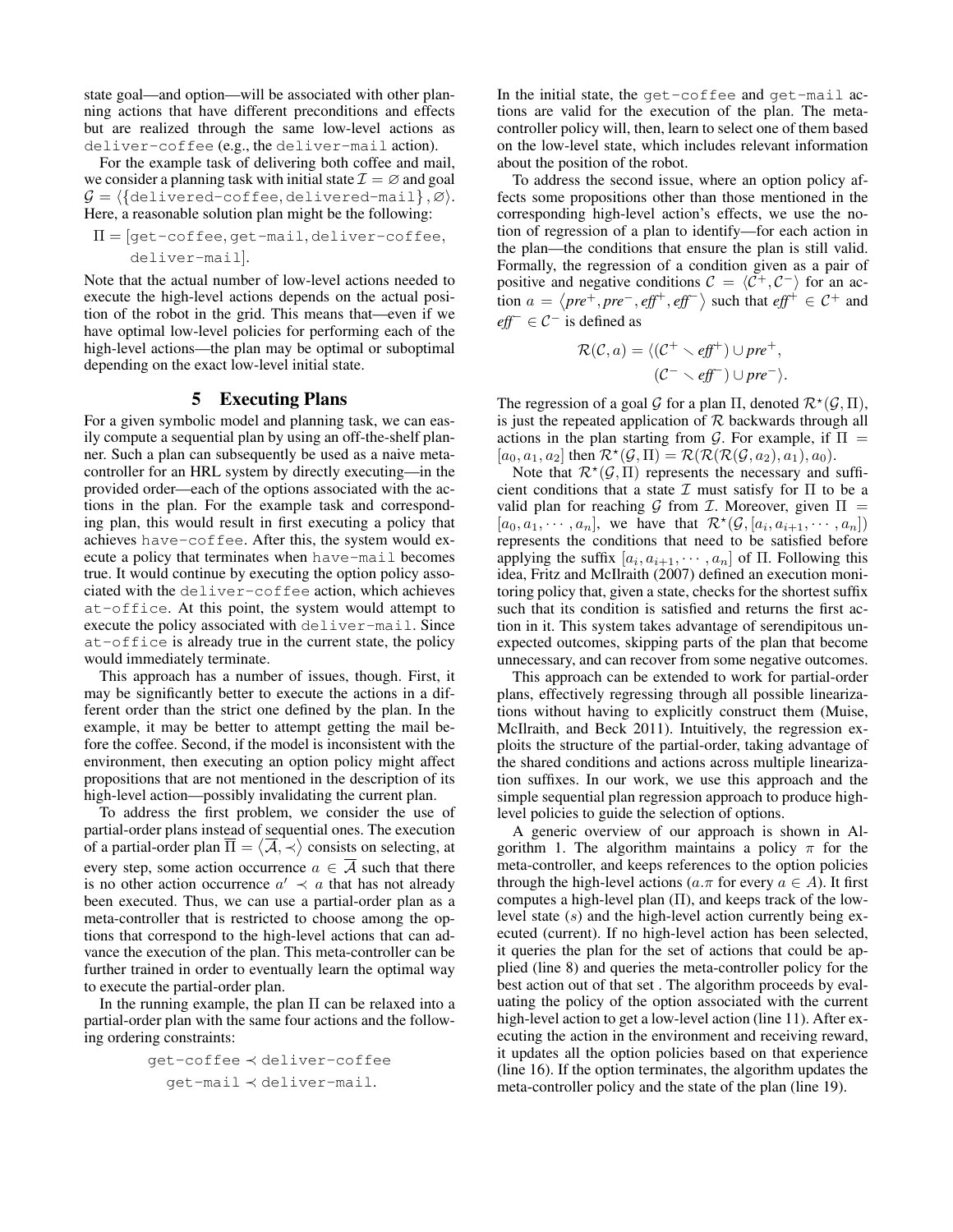Algorithm 1: Reinforcement Learning guided by a partial-order plan.

| <b>Input:</b> $\mathcal{F}, \mathcal{A}, \mathcal{I}, \mathcal{G}, O$ |                                                                                    |  |  |
|-----------------------------------------------------------------------|------------------------------------------------------------------------------------|--|--|
|                                                                       | 1 Initialize $\pi$ and $a.\pi$ for $a \in \mathcal{A}$                             |  |  |
|                                                                       | 2 $\Pi \leftarrow \text{plan}(\mathcal{F}, \mathcal{A}, \mathcal{I}, \mathcal{G})$ |  |  |
|                                                                       | 3 foreach <i>episode</i> do                                                        |  |  |
| $\overline{\mathbf{4}}$                                               | $s \leftarrow$ get state from environment                                          |  |  |
| 5                                                                     | current $\leftarrow$ None                                                          |  |  |
| 6                                                                     | foreach step do                                                                    |  |  |
| 7                                                                     | <b>if</b> current is None <b>then</b>                                              |  |  |
| 8                                                                     | $HLAs \leftarrow \Pi.next()$                                                       |  |  |
| 9                                                                     | current $\leftarrow \pi(s, \text{HLAs})$                                           |  |  |
| 10                                                                    | $s_0 \leftarrow s, R \leftarrow 0$                                                 |  |  |
| 11                                                                    | $a \leftarrow$ current. $\pi(s)$                                                   |  |  |
| 12                                                                    | $s' \leftarrow apply(s, a)$                                                        |  |  |
| 13                                                                    | $r' = r(s, a, s')$                                                                 |  |  |
| 14                                                                    | $R \leftarrow R + r'$                                                              |  |  |
| 15                                                                    | <b>foreach</b> <i>option</i> $o \in O$ <b>do</b>                                   |  |  |
| 16                                                                    | $o.\pi.\text{update}(s, a, r', s')$                                                |  |  |
| 17                                                                    | <b>if</b> current.terminates( $s'$ ) <b>then</b>                                   |  |  |
| 18                                                                    | $\pi$ .update $(s_0,$ current, $R, s'$ )                                           |  |  |
| 19                                                                    | $\Pi.addvance$ (current)                                                           |  |  |
| 20                                                                    | current $\leftarrow$ <i>None</i>                                                   |  |  |
| 21                                                                    | $s \leftarrow s'$                                                                  |  |  |
|                                                                       |                                                                                    |  |  |

In what remains of this paper, we consider different instances of this approach. The basic approach in which we only use a sequential plan is denoted seq. An approach that first relaxes the sequential plan into a partial-order plan is called pop. For both cases, we also consider the use of regression-based plan execution monitoring as described above (seq<sub>m</sub> and pop<sub>m</sub>). Finally, we compare and contrast against two basic benchmark approaches. The first is the direct use of q-learning over the low-level environment  $(q_1)$ . The second is the use of the options framework over the set of options associated with the model  $(hr1)$ .

#### Theoretical Analysis

Before analyzing the properties of our approaches, it is important to understand the role that hierarchies play in RL. Hierarchies impose constraints over policies. These constraints effectively prune otherwise feasible policies from consideration, allowing RL agents to focus their learning efforts on the smaller set of hierarchically consistent policies. Unfortunately, hierarchies might (unintentionally) prune optimal policies too, denying the agent the possibility of converging to globally optimal policies. As such, our HRL methods can at best converge to a hierarchically optimal policy—which were first introduced by Dietterich (2000):

Definition 5 (Hierarchically optimal policies). A hierarchically optimal policy for an MDP  $M$  is a policy that achieves the highest cumulative reward among all policies consistent with the given hierarchy.

We now analyze properties of hierarchically optimal policies for hrl, pop, and seq. We begin by identifying suffi-

cient conditions under which those policies are proper policies for reaching a goal state and then we compare their quality w.r.t. the amount of reward they get.

**Theorem 4** (Optimal policies are proper policies). Let  $E =$  $\langle S, A, r, p, \gamma, P, L, R \rangle$  *be a taskable RL environment where:* 

- $r: S \times A \times S \rightarrow \mathbb{R}^-, \gamma = 1$ *, and*  $R = 0$ *, or*
- $r(s, a, s') = 0$  *for any s, a, and s', and*  $R = 1$ *,*

*and*  $\mathcal{M} = \langle \mathcal{D}, \alpha \rangle$  *be a consistent symbolic model for* E. Let G *be a final-sate goal task for* E*. If there exists a high-level sequential plan*  $\Pi$  *that solves the planning task*  $\langle \mathcal{D}, L(s), G \rangle$ *from the initial low-level state* s*, then all hierarchically optimal policies for* hrl*,* pop*, and* seq *reach a goal state from* s *with probability 1.*

*Proof sketch.* Since M is a consistent symbolic model for E, we know that the policy  $\pi$  resulting from sequentially executing the optimal low-level policies  $\pi_a^*$  of each macro action in the plan  $\Pi$  would reach a goal state with probability 1 from the initial state s. Moreover, the conditions imposed on the taskable RL environment ensure that  $v_\pi(s) > v_{\pi'}(s)$ for every policy  $\pi'$  that does not reach a goal state with probability 1 (this follows from Theorems 1, 2, and 3). Finally, as policy  $\pi$  is consistent with the hierarchies induced by  $hrl$ , pop, and seq, then the hierarchically optimal policies for each of those approaches must reach a goal state from s with probability 1.  $\Box$ 

Theorem 5 (Dominance among optimal policies). *Let* E*,*  $\mathcal M$ , and  $G$  be defined as in Theorem 4. Let  $\pi_h^*,\pi_p^*$ , and  $\pi_s^*$  be *the hierarchically optimal policy for the MDP corresponding to* G *when using algorithms* hrl*,* pop*, and* seq*, respectively. If there exists a high-level sequential plan* Π *that solves the planning task*  $\langle \mathcal{D}, L(s), G \rangle$  *from the initial lowlevel state* s*, then,*

$$
\pi^* \geq \pi^*_h \geq \pi^*_p \geq \pi^*_s
$$

*where* π ∗ *represents the optimal policy for the MDP corresponding to G and*  $\pi_1 \geq \pi_2$  *iff*  $v_{\pi_1}(s) \geq v_{\pi_2}(s)$ *.* 

*Proof sketch.* Hierarchies constrain the space of feasible policies. As such, the quality of the best hierarchically optimal policy can only decrease as more policies are pruned. Given any high-level plan  $\Pi$ , we know that all the policies consistent with seq are consistent with pop and all the policies consistent with pop are consistent with hrl. Therefore,  $\pi_h^* \geq \pi_p^* \geq \pi_s^*$ . Finally, as hrl imposes some constraints over the set of feasible policies, then  $\pi^* \geq \pi_h^*$ .  $\Box$ 

Finally, it is worth discussing (at least informally) the following properties. First,  $q \perp$  does converge to globally optimal policies regardless of the quality of the symbolic model (since it does not use it). For the same reasons,  $q\perp$  is expected to learn slower than our hierarchical methods. Second, hierarchically optimal policies for  $seq_m$  and  $pop_m$  also reach goal states with probability 1 under the same conditions detailed in Theorem 4. However, this is the case only if monitoring is exclusively used for moving from a longer to a shorter high-level plan. Third, there is no dominance on the quality of hierarchically optimal policies when monitoring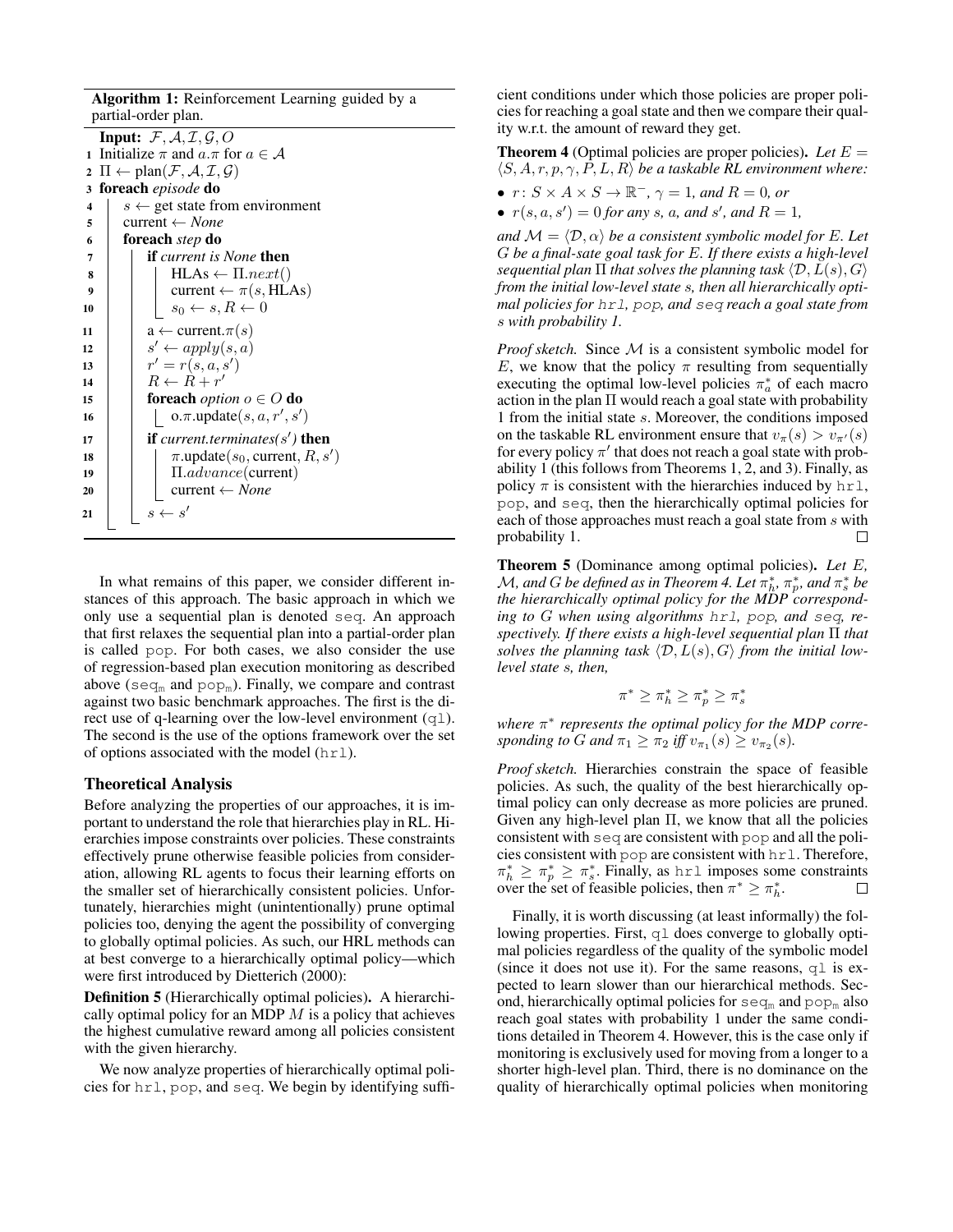is included. In fact, the hierarchically optimal policies for seq<sub>m</sub> or pop<sub>m</sub> might be better than  $\pi_h^*$  under certain conditions. However, they might also be worse than  $\pi_s^*$ . Lastly, note that the gap between the different policies in Theorem 5 partially depends on the quality of the symbolic model.

# 6 Empirical Evaluation

We evaluated our approach by considering two low-level environments and respective high-level models. To best evaluate the effectiveness at leveraging previous experience, we also defined a sequence of 4 tasks for each environment, ordered roughly by level of complexity. For each tested algorithm, the evaluation proceeded as follows. Each task was trained on for a fixed number of training steps. Whenever a goal state was reached, the task was restarted. If a task ran for more than 1, 000 steps without reaching the goal, it was also restarted. When the limit of total training steps for a task was reached, the meta-controller policy was reset and training began on the next task. When using seq, pop,  $seq_m$ , pop<sub>m</sub>, or hrl, the trained policies for the options were transferred between tasks. In all cases, option policies and meta-controllers were trained by q-learning. To actually evaluate the quality of the learned policies, we paused the training every 10, 000 training steps and ran a number of independent trials using the policy as learned at that point.

#### Benchmark Environments

The first test environment is the OFFICEWORLD running example. Each training episode was initialized with a random initial state, and the evaluation trials were done from 10 different predefined initial states. To account for different outcomes when tie-breaking, each such trial was run 10 times.

Our second environment is the Minecraft-inspired gridworld described by Andreas, Klein, and Levine (2017). The grid contains raw materials (e.g., wood, iron) and locations where the agent can combine materials to produce refined materials (e.g., wooden planks), tools (e.g., hammer), and goods (e.g., goldware). The high-level actions allow for collecting each of the raw materials, and for achieving the combinations. The types of tasks that we evaluated on include examples such as *"make a pickaxe,"* which requires getting wood and iron and taking them to various locations, or *"get a gem,"* which requires first making a pickaxe and then going to the location with the gem. We ran experiments using random initial states for training and evaluating on 5 predefined initial states. Each experiment was run 5 times.

#### Results and Discussion

To adequately display how our approach is capable of converging quickly to high-quality solutions, Figure 3 displays a comparison between our main approaches—seq and pop—and the two basic baseline algorithms in both benchmark domains. Each graph displays the reward obtained after training with the labeled algorithm for the specified number of steps.

The experimental results show that—once the option policies are sufficiently well trained—our approach can significantly outperform  $q \perp$  and  $h \perp \perp$  when the number of training steps is limited. For instance, in the last task of the OFFICE-WORLD, pop needed only 70, 000 training steps to converge to a policy that resulted in traces that were typically 10 steps away from optimal. In contrast, hrl needed at least 1, 800, 000 steps before finding a policy of comparable quality and did not appear to converge to stability in less than the 5, 000, 000 training steps we allowed. That said, hrl did reach policies that resulted in slightly better solutions—only 5 steps worse than optimal. Q-learning converged to optimality after 3, 850, 000 training steps.

The tasks in the MINECRAFTWORLD domain are significantly harder than those of the OFFICEWORLD domain and serve as a stress test for our approaches. In particular, the planning model is not strictly consistent with the low-level environment so the tasks exhibit a variety of pitfalls that make accidentally undoing previous work very easy. For example, if the agent is carrying a piece of wood and walks through a cell marked as a tool bench, it will automatically convert the wood into a wooden plank, even if it actually needs the wood for some other reason. Despite this, our results show that seq leads to reasonable results after very little training. In contrast, pop does not perform any better than hrl. In Figure 4, we show what happens when we address the unexpected outcomes with execution monitoring. In the OFFICEWORLD, the policies obtained by  $seq_m$ seem to result in slightly more stable performance. For the  $MINECRAFTWORLD, pop<sub>m</sub>$  significantly outperforms pop, even if it still does not converge to high-quality policies.

# 7 Related Work

In this section, we discuss a variety of work that touches upon aspects that are related to taskable RL, or to the use of symbolic planning to enhance RL systems.

# Symbolic Planning and Reinforcement Learning

The idea of using a symbolic planning model to define tasks, hierarchically decompose them, and provide highlevel guidance was first introduced by Ryan (2002). Our work advances on the same direction by relaxing some key assumptions and by developing further theoretical foundations for the use of symbolic models in RL. In particular, Ryan's work uses a high-level planner to produce *universal* and *complete* plans. That is, the plans produced are policies that tell exactly what must be done for every possible highlevel state. In addition, the high-level actions are assumed to be *teleo-operators* (Nilsson 1994): they are defined in terms of preconditions and postconditions, but also require that their preconditions hold throughout their whole execution. Finally, the overall reward signal was restricted to be 1 when a goal state is reached and 0 anywhere else.

Other work explored the use of a symbolic planner coupled into an RL agent (Grounds and Kudenko 2008). There, the planner produces an initial high-level plan and is subsequently used to replan when the plan's preconditions are violated. A related approach uses a sequential plan to modify the reward via reward shaping (Grześ and Kudenko 2008). Both approaches rely on modifying the reward signal in order to make progress towards solving the task. In contrast,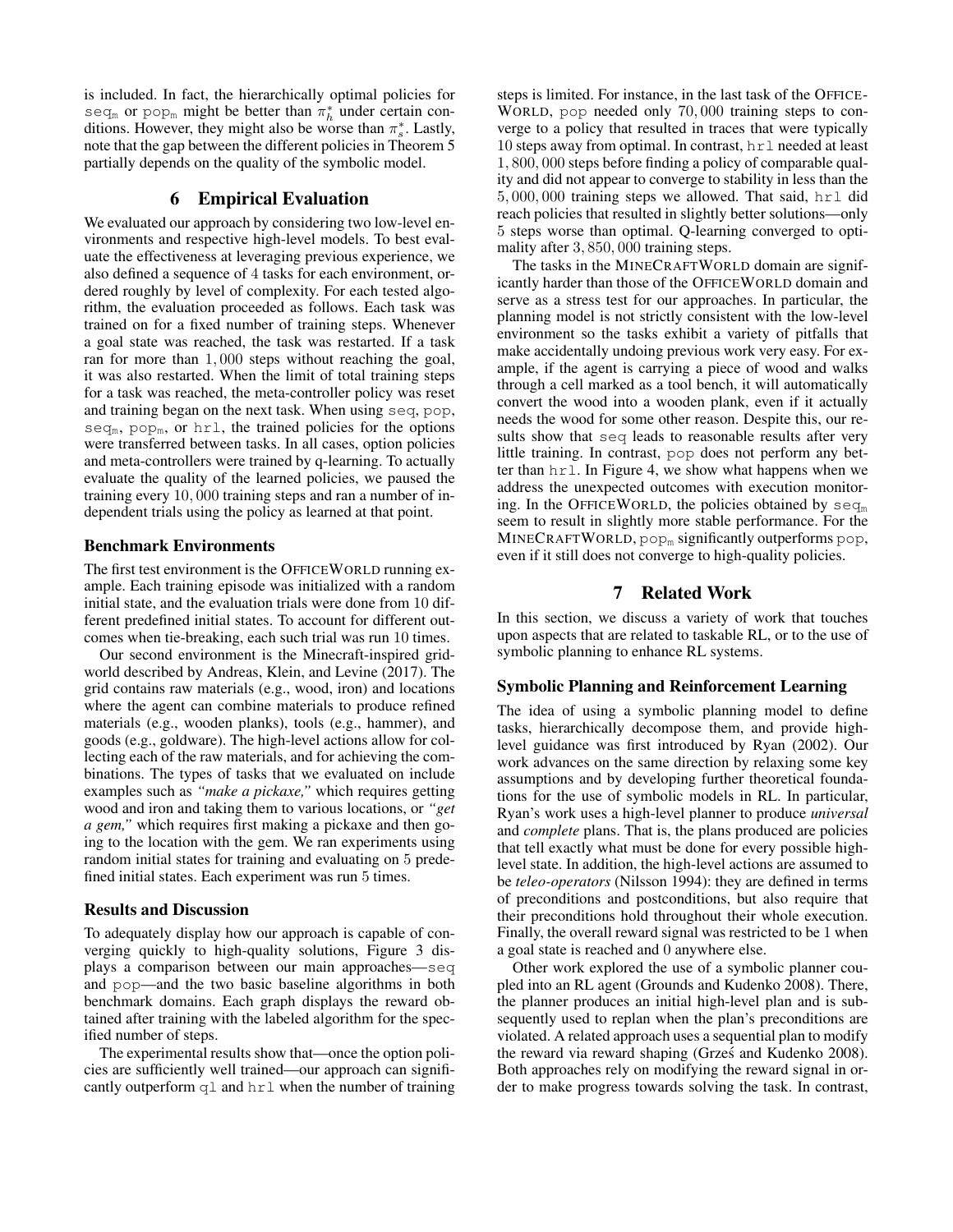

Figure 3: Experimental performance obtained in two separate environments. We report the mean reward obtained by two baseline algorithms, q-learning (ql) and standard HRL (hrl), by our basic approach in which a sequential plan is executed directly (seq), and by our main approach in which HRL is restricted to execute a partial-order plan (pop).



Figure 4: Comparison of different variants of our approach. In addition to seq and pop, we display the results obtained when regressing sequential and partial-order plans into structured policies ( $seq_m$  and  $pop_m$ , respectively).

our approach relies on exploiting temporal abstractions from Hierarchical RL—which allows for transferring previously learned policies to solve new tasks faster. In fact, we performed additional experiments where we included a reward shaping approach to enhance  $q_1$  and  $hr_1$ . However, as the results show, this had limited impact in the performance over our benchmark domains (see Appendix).

Recently, Lyu et al. (2019)—building on the work done by Yang et al. (2018)—proposed an agent that uses hierarchical RL to integrate symbolic planning and reinforcement learning. Their problem setup considerably departs from taskable RL, though. In their case, the high-level model is given as prior knowledge of the environment without any particular goal condition. As such, their main contribution relies on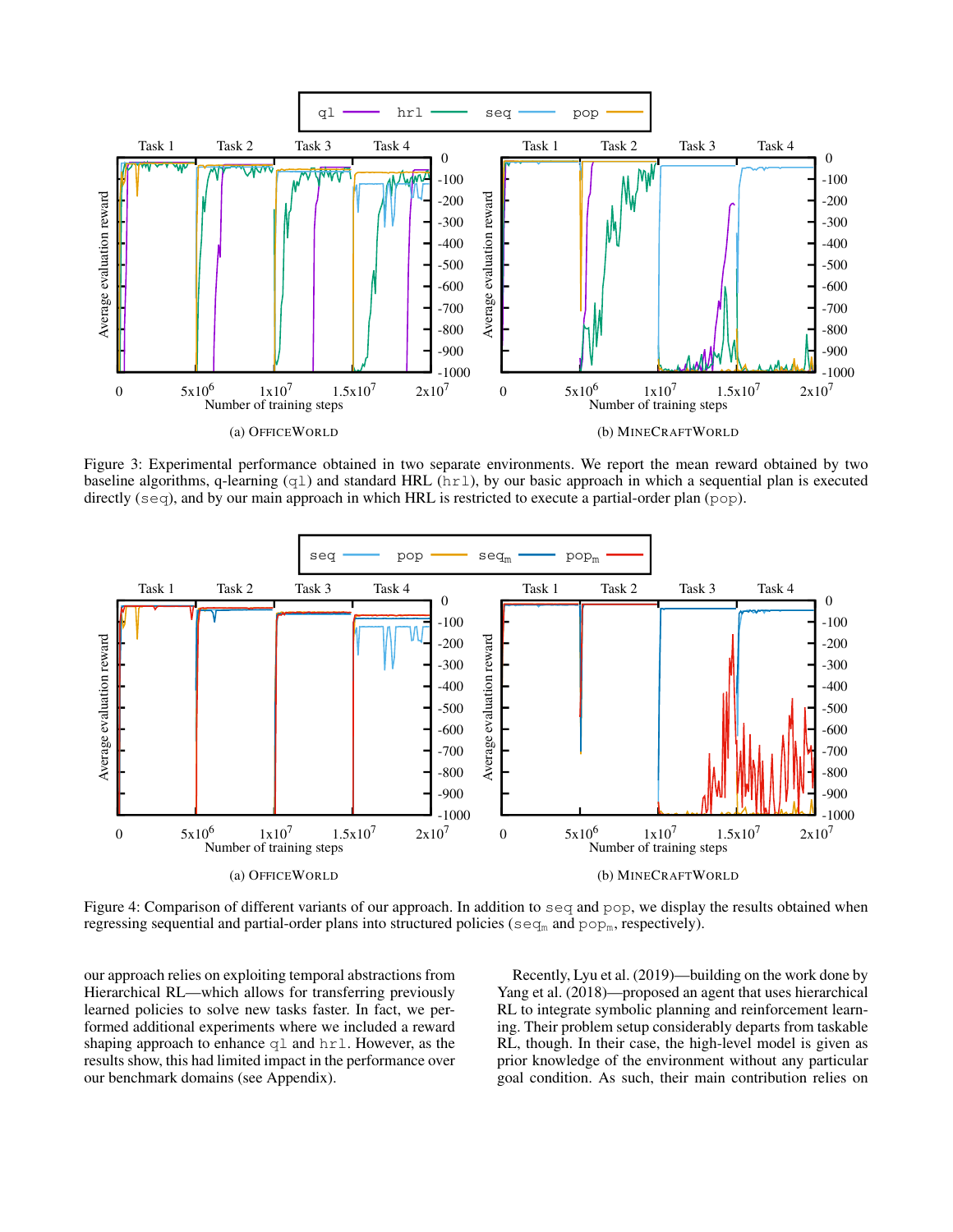how to generate meaningful goals for the planner in order to learn a policy that optimizes the unknown reward function which is not an issue that arises in taskable RL.

There has also been work that has focused on learning explicit state-transition systems that represent high-level models (Zhang et al. 2018; Nasiriany et al. 2019; Eysenbach, Salakhutdinov, and Levine 2019). Our work considers *implicit* state-transition systems described as classical planning domains. This allows us to consider highly combinatorial problems that correspond to state-transition systems that are far too large to be represented explicitly.

#### Taskable RL vs Multi-Task RL vs Multi-Goal RL

In Multi-Task RL, the goal is to create RL agents that get better at finding policies for novel tasks over time. Formally, the agent must learn strategies to maximize expected future rewards over a probability distribution of MDPs. On every episode, a completely new MDP is sampled and the agent is expected to do well on it (Brunskill and Li 2013). While related, the focus of taskable RL is different. It considers an environment with fixed dynamics but changing goal conditions—which are easy to specify by the user and are given to the agent as key information for solving the task.

In Multi-Goal RL, the objective is to learn one policy that can achieve different goals (e.g., Kaelbling (1993), Schaul et al. (2015), and Andrychowicz et al. (2017)). A goal  $g \in G$ is defined by a reward function  $r_g$ , a function  $f_g : S \rightarrow$  $\{0, 1\}$  that identifies when the goal is achieved, and a set of features  $\phi_a$  to describe the goal. Then, the idea is to learn a policy that can achieve any goal  $g \in G$  from any state  $s \in S$ . While Multi-Goal RL takes a state-centric approach to define a fixed set of possible goal conditions G, taskable RL takes a property-centric approach—where a set of highlevel properties of the states are composed by the user to define novel tasks for the agent on-demand.

#### Instructions and Advice in RL

Finally, our work exploits ideas from the learning from instructions (and advice) literature in RL. The main observation is that RL agents can benefit from having a formal description of the task to be accomplished. These descriptions can take the form of a policy sketch (Andreas, Klein, and Levine 2017), a Linear Temporal Logic (LTL) formula (Toro Icarte et al. 2018b), or an Automaton (Toro Icarte et al. 2018c; Toro Icarte et al. 2019), among others. Given such description, the sample efficiency of an RL agent can be improved by task decomposition (Andreas, Klein, and Levine 2017), reward shaping (Camacho et al. 2019), or guiding the exploration policy (Toro Icarte et al. 2018a).

# 8 Conclusions and Future Work

To conclude, we believe that the automatic generation of goal-relevant instructions is one of the key aspects that will enable RL systems to be both taskable and scalable. The combination of symbolic action models with model-free RL allows for solving problems that require both intricate control and long term combinatorial planning. Taskable RL represents a valuable formalism for describing problems of this

kind, and planning has shown to be a useful technique to aid in improving sample efficiency by enabling structured methods of exploration and transfer learning.

# Acknowledgements

We gratefully acknowledge funding from NSERC, MSR, and ANID (Becas Chile). A preliminary variant of this work was presented at RLDM (Illanes et al. 2019).

### Appendix: Reward Shaping

The idea behind reward shaping is that artificially modifying the reward signal of an MDP can improve sample efficiency by providing better feedback to an RL agent. Potential-based reward shaping methods (Ng, Harada, and Russell 1999) guarantee that the optimal policy for the modified MDP is also optimal for the original MDP by requiring the shaped reward to be of the form  $r'(s, a, s') = r(s, a, s') + F(s, s')$ , where  $F(s, s') = \gamma \Phi(s') - \Phi(s)$  for some *potential function*  $\Phi: S \to \mathbb{R}$ . Grześ and Kudenko (2008) proposed a planbased potential function that serves to guide an RL agent towards following a given high-level sequential plan Π. Given the sequence of high-level states  $[\mathcal{S}_0, \mathcal{S}_1, \cdots, \mathcal{S}_n]$  that results by following the execution of Π, define  $\Phi(s) = i$ for every  $s \in S$  such that  $L(s) = S_i$ . That is, low-level states increase in potential when their corresponding highlevel counterparts are closer to the goal according to Π. In addition, states whose high-level representation does not appear in the plan are assigned the potential of the last state visited that did correspond to the plan.

In Figure 5, we show the results of using this reward shaping approach over ql and hrl (labeled sql and shrl, respectively) in the MINECRAFTWORLD. We omit displaying the results for the OFFICEWORLD, since the approach had no discernible impact in the performance over this domain.



Figure 5: Comparison of the basic benchmarks applied directly (ql and hrl) and over the plan-based shaped MDPs (sql and shrl) in the MINECRAFTWORLD.